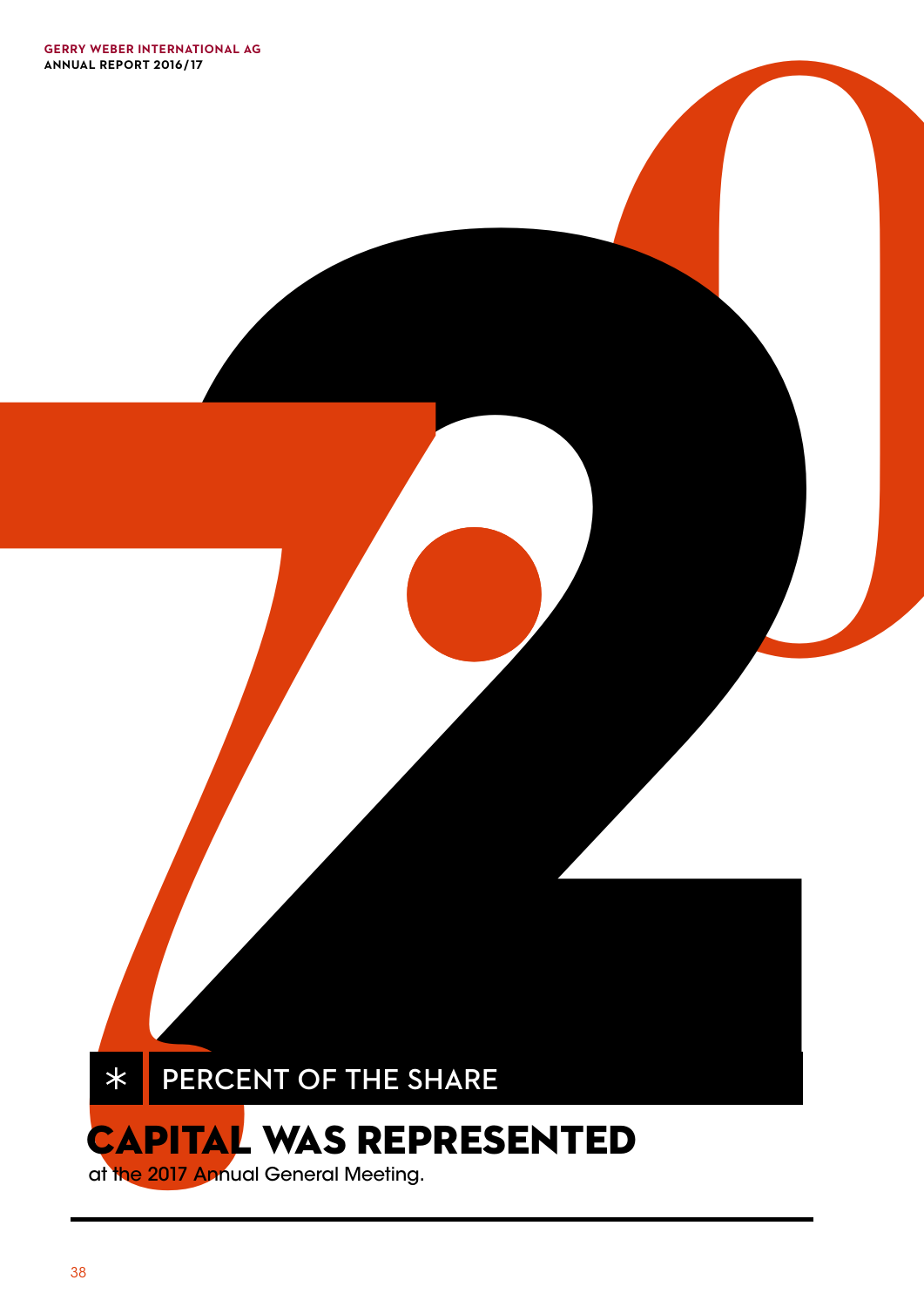# **CORPLESS**<br> **CORPLESS**<br> **CORPLESS**<br> **CORPLESS**<br> **CORPLESS**<br> **CORPLESS**<br> **CORPLESS**<br> **CORPLESS**<br> **CORPLESS**<br> **CORPLESS**<br> **CORPLESS**<br> **CORPLESS**<br> **CORPLESS**<br> **CORPLESS**<br> **CORPLESS**<br> **CORPLESS**<br> **CORPLESS**<br> **CORPLESS**<br> **CORPL** GOVER-<br>NANCE REPORT

**.0**

including the Corporate Governance Statement and Compensation Report

The term corporate governance comprises methods, instruments and, hence, the entire system for the management and supervision of an enterprise. This includes not only the legal framework but also the values, business policies and guidelines of the enterprise. We are committed to good, responsible and sustainable value-oriented corporate governance, which forms the basis for the success of the GERRY WEBER Group. It increases the confidence our customers, business partners, investors, employees and society place in us.

At GERRY WEBER, good and responsible corporate governance comprises not only the principles of the German Corporate Governance Code but also our compliance guidelines and our Code of Conduct. The Corporate Governance Report of the Managing Board and the Supervisory Board of GERRY WEBER International AG in accordance with clause 3.10 of the German Corporate Governance Code (GCGC) is provided below. In addition to the declaration of conformity pursuant to section 161 of the German Stock Corporation Act (AktG), the Corporate Governance

Report in this Annual Report also comprises the Corporate Governance Statement pursuant to section 289a para. 2 no. 3 of the German Commercial Code (HGB). Both documents – and all declarations and statements of prior years – are permanently available in digital form in the "Investors" section of our website at **www.gerryweber.com**. This Corporate Governance Report moreover includes the compensation report of GERRY WEBER International AG. The latter also forms part of the combined management report for the fiscal year 2016/17 and as such of the audited consolidated financial statements of GERRY WEBER International AG.

# Corporate Governance Report pursuant to the German Corporate Governance Code

Since the introduction of the German Corporate Governance Code in 2002, GERRY WEBER International AG has complied with nearly all recommendations of the Code. There are only very few exceptions, which are attributable to the size of the company, its business model as well as to company-specific aspects; these exceptions are outlined and explained in the declaration of conformity in accordance with the "comply or explain" principle laid down in section 161 of the German Stock Corporation Act (AktG). The suggestions made by the Code which are not complied with by the company are outlined under the respective clause of the Code.

# Declaration of conformity pursuant to section 161 of the German Stock Corporation Act (AktG)

In accordance with section 161 of the German Stock Corporation Act (AktG), the Supervisory Board and the Managing Board of GERRY WEBER International AG declare that the company has, since the publication of the last annual declaration of conformity on 22 November 2016, complied with the recommendations made by the Government Commission of the German Corporate Governance Code as amended on 7 February 2017 and published by the Federal Ministry of Justice in the official section of the Federal Gazette, save for the exceptions outlined below:

# **Code 4.2.3** — **Forward-looking multiple-year assessment basis for the Managing Board's variable compensation:**

Variable compensation components shall generally have a multiple-year assessment basis that shall have essentially forward-looking characteristics. While part of the variable compensation of the Managing Board has a multiple-year assessment basis, the latter is not essentially forwardlooking. The Supervisory Board considers the assessment basis for the Managing Board's variable compensation component to be appropriate, which is why no amendment of the compensation structure for the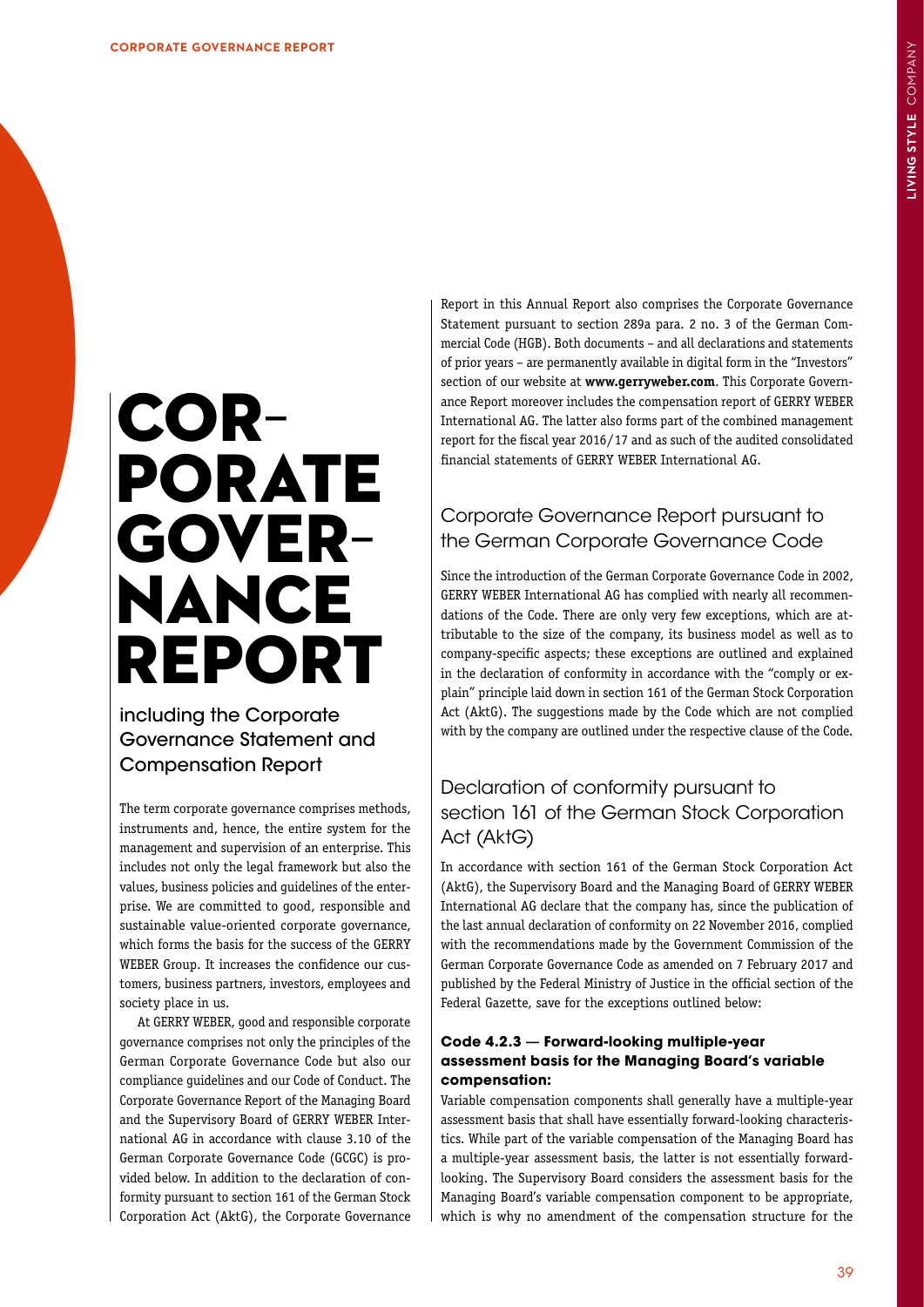Managing Board is planned at present. If the compensation structure for the Managing Board were to be amended, the Supervisory Board would aim to comply with the recommendations of the German Corporate Governance Code.

## **Code 4.2.3** — **Compensation cap for the Managing Board:**

The amount of compensation shall be capped, both overall and for the variable compensation components. As a general rule, the variable compensation is capped in the Managing Board contracts of GERRY WEBER International AG as the parameters used to determine it are limited. The Supervisory Board may grant a special bonus and/or adjust the calculation of the variable performance-based compensation components only in exceptional cases because of special circumstances or achievements. This shall not result in an unreasonable advantage or disadvantage for the Managing Board.

### **Code 5.3.2** — **Chairman of the Audit Committee:**

The Chairman of the Supervisory Board is also the Chairman of the Audit Committee, which means that GERRY WEBER International AG does not comply with the recommendation of the Code that these positions be held by two different persons. The company is of the opinion that the dual chairmanship makes supervision more efficient and improves communication within the Supervisory Board.

### **Code 5.4.1** — **Age limit and regular limit of length of membership for members of the Supervisory Board:**

No age limit and no regular limit of length of membership have been defined for the members of the Managing Board and the Supervisory Board, as abilities, qualifications and experience are regarded as the relevant criteria for appointment to these bodies. The company is of the opinion that it only stands to benefit from the knowledge and the experience of older Supervisory Board members, regardless of the length of their Supervisory Board membership.

## **Code 5.4.6** — **Compensation of the members of the Supervisory Board:**

Members of the Mediation Committee, the Human Resources Committee, the Nomination Committee and the Audit Committee receive no additional compensation, as the company is of the opinion that the regular Supervisory Board compensation is sufficient.

# **Code 7.1.2** — **Consolidated financial statements:**

The consolidated financial statements were publicly accessible within 120 days of the end of the reporting period. The interim reports and statements are publicly accessible within 45 days, which is in accordance with the recommendations of the German Corporate Governance Code. GERRY WEBER International AG aims to comply with the 90-day deadline for the consolidated financial statements recommended by the Code in future. So far, the company has not complied with the recommended deadlines in order to ensure a higher quality of the figures reported.

Corporate Governance Statement pursuant to section 289a of the German Commercial Code (HGB)

To achieve our objectives, we have defined principles for our corporate activity that go beyond the legal regulations. Laid down in a Code of Conduct and the Group Guidelines, these principles provide guidance for our day-to-day activities. They are included in the Corporate Governance Statement, which is published in full under "Investors" – "Corporate Governance" on our website at **www.gerryweber.com**. An extract from the Corporate Governance Statement on the allocation of powers, the composition and the work of the Managing Board and the Supervisory Board and on the equal participation of women and men in leadership positions is provided below.

### **ALLOCATION OF POWERS, COMPOSITION AND WORK OF THE MANAGING BOARD AND THE SUPERVISORY BOARD**

The dual board system, under which the company is managed by the Managing Board and supervised by the Supervisory Board, is a key characteristic of GERRY WEBER's corporate governance structure. Other characteristics include the equal representation of shareholders and employees on the Supervisory Board as well as the rights of shareholders at the Annual General Meeting.